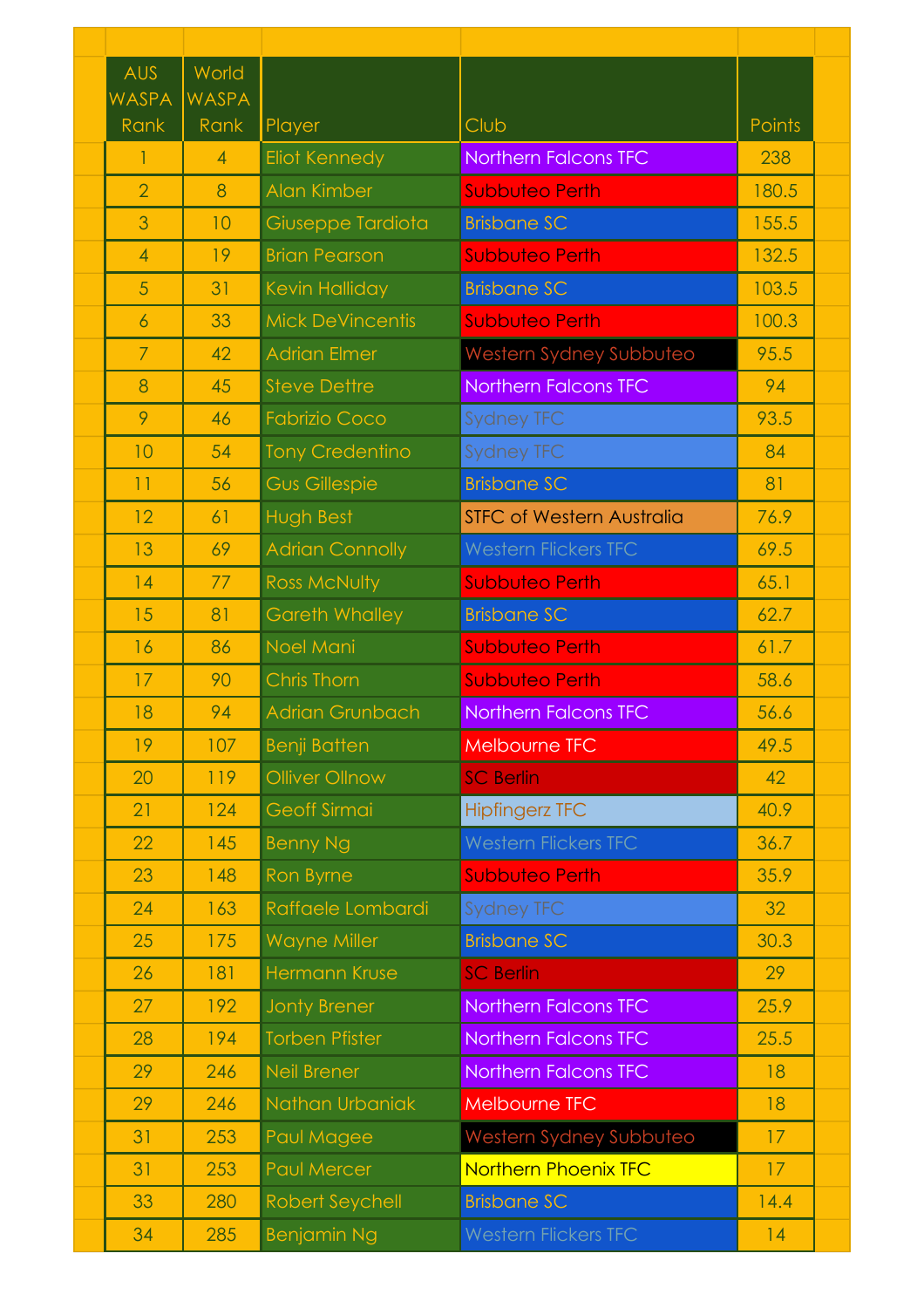| 35 | 295 | Imojjen Elmer           | Western Sydney Subbuteo               | 13.5           |  |
|----|-----|-------------------------|---------------------------------------|----------------|--|
| 36 | 321 | <b>Francis Cozzarin</b> | Western Sydney Subbuteo               | 12.4           |  |
| 37 | 325 | Paolo Credentino        | <b>Sydney TFC</b>                     | 12             |  |
| 38 | 346 | <b>Stefanos Milatos</b> | <b>Sydney TFC</b>                     | 10             |  |
| 39 | 356 | <b>Peter Thomas</b>     | <b>Melbourne TFC</b>                  | 9              |  |
| 40 | 374 | John Palamara           | <b>Hipfingerz TFC</b>                 | 8.5            |  |
| 41 | 386 | <b>Adam Deverell</b>    | <b>Western Flickers TFC</b>           | 8              |  |
| 41 | 386 | Gabriel Lombardi        | <b>Sydney TFC</b>                     | 8              |  |
| 43 | 409 | Katelyn Grunbach        | <b>Northern Falcons TFC</b>           | 7.2            |  |
| 44 | 412 | Arjuna Hanafi           | <b>Melbourne TFC</b>                  | 7.1            |  |
| 45 | 413 | <b>Beth Eveleigh</b>    | <b>Northern Phoenix TFC</b>           | $\overline{7}$ |  |
| 45 | 413 | <b>Greg Werner</b>      | <b>Hipfingerz TFC</b>                 | $\overline{7}$ |  |
| 47 | 448 | <b>Anthony Madiona</b>  | <b>Western Flickers TFC</b>           | 6.5            |  |
| 48 | 464 | <b>Othniel Antwi</b>    | Western Sydney Subbuteo               | 6.1            |  |
| 49 | 472 | Costa Kamarados         | Western Sydney Subbuteo               | 5.9            |  |
| 50 | 482 | <b>Simon Cole</b>       | Northern Falcons TFC                  | 5.5            |  |
| 51 | 528 | <b>Tim Phokos</b>       | Western Sydney Subbuteo               | 4.7            |  |
| 52 | 549 | <b>Adam Taylor</b>      | <b>Subbuteo Perth</b>                 | 4.3            |  |
| 53 | 554 | <b>Ethan Gallardo</b>   | Western Sydney Subbuteo               | 4.1            |  |
| 54 | 555 | <b>Nick Brill</b>       | <b>Canberra &amp; South Coast TFC</b> | $\overline{4}$ |  |
| 55 | 606 | Peter Benholm           | <b>Western Flickers TFC</b>           | 3.5            |  |
| 56 | 628 | Daniel Sirmai           | <b>Hipfingerz TFC</b>                 | 3.3            |  |
| 57 | 665 | <b>Johnny Ball</b>      | <b>Northern Falcons TFC</b>           | 2.6            |  |
| 58 | 669 | <b>Kostas Barbaris</b>  | <b>Sydney TFC</b>                     | 2.5            |  |
| 59 | 689 | Jason Tey               | <b>Western Flickers TFC</b>           | 2.1            |  |
| 60 | 693 | <b>James Gillespie</b>  | <b>Brisbane SC</b>                    | $\overline{2}$ |  |
| 60 | 693 | <b>Kevin Grant</b>      | <b>Central Victoria TFC</b>           | $\overline{2}$ |  |
| 60 | 693 | <b>Billy Koutzas</b>    | <b>Sydney TFC</b>                     | $\overline{2}$ |  |
| 60 | 693 | <b>Hagen Ollnow</b>     | <b>SC Berlin</b>                      | $\overline{2}$ |  |
| 60 | 693 | Frank Spanyik           | Northern Falcons TFC                  | $\overline{2}$ |  |
| 65 | 724 | Joshua Tey              | <b>Western Flickers TFC</b>           | 1.7            |  |
| 66 | 740 | <b>Shane Robinson</b>   | <b>Ipswich Kestrels TFC</b>           | 1.3            |  |
| 67 | 745 | John Harty              | <b>Subbuteo Perth</b>                 | 1              |  |
| 67 | 745 | Terry Koutzas           | <b>Sydney TFC</b>                     | 1              |  |
| 67 | 745 | Catherine Palamara      | <b>Hipfingerz TFC</b>                 | $\mathbf{1}$   |  |
| 67 | 745 | Peter Van Eijsden       | <b>Brisbane SC</b>                    | 1              |  |
| 67 | 745 | <b>Richard Wilson</b>   | <b>Canberra &amp; South Coast TFC</b> | $\mathbf{1}$   |  |
| 72 | 875 | <b>David Gallardo</b>   | Western Sydney Subbuteo               | 0.5            |  |